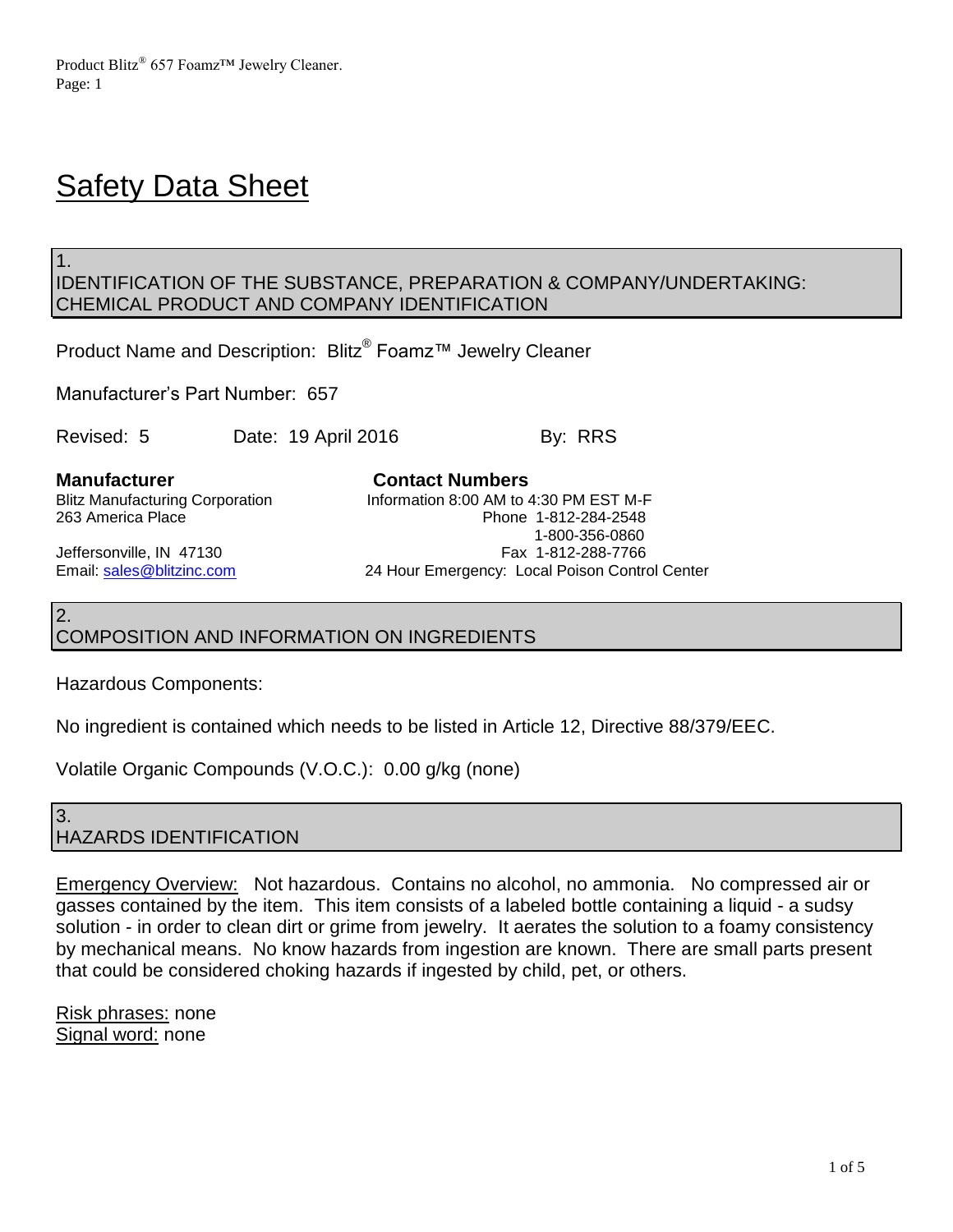Product Blitz® 657 Foamz™ Jewelry Cleaner. Page: 2

Potential Health Effects:

No known dermatological or sensitization issues have arisen with this product.

- Eyes: May cause mild irritation in rare cases of some individuals sensitive to soap, if rubbed in eyes. Skin: May cause mild irritation in individuals with a history of dermatological problems with soap.
- Inhalation: The liquid has no unpleasant fumes. If liquid should be inhaled, clear passageways with kleenex.
- Ingestion: Cannot be ingested by accident. (S2) Keep out of reach of children. Contains small plastic parts.

#### 4. FIRST AID MEASURES

- Eyes: If liquid gets in eyes, flush gently with potable water for 10-15 minutes. If redness persists, see a physician or ophthalmologist.
- Skin: Rinse skin with water and, if necessary, a mild dermatological soap. If redness develops seek a physician or dermatologist. May apply: (S26) In case of contact with eyes, rinse immediately with plenty of water and seek medical advice.

Inhalation: Cannot be inhaled.

Ingestion: Contact physician, immediately if an infant is involved.

Keep small parts away from children and pets.

#### 5. FIRE FIGHTING MEASURES

Flammability: Container and parts are made of various plastic components, and liquid ingredients mostly consist of water (>90%). Plastic components can melt (>100 C) or burn in intense heat or flame.

Flash point: >212 F. Extinguishing media: Whatever surrounding fire requires. Liquid will not burn. Special fire fighting procedures: as with any liquid. Fire and explosion hazard: none. Combustion products: steam (water) and carbon dioxide.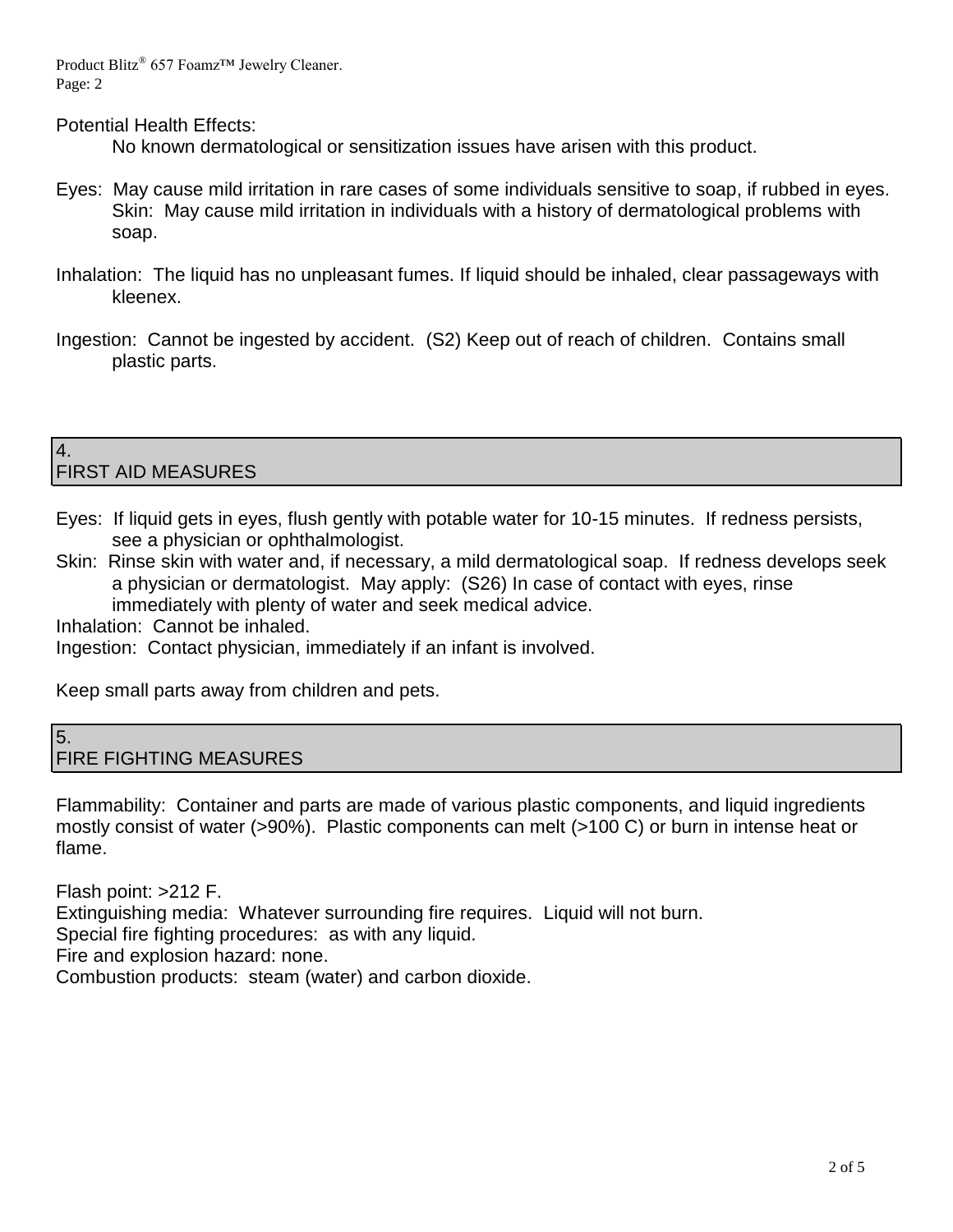ACCIDENTAL RELEASE MEASURES

Dispose of in a sanitary manner. Packaging may be recyclable in your area (see components for recycling symbols).

If this product spills, it is slippery. Do not walk on it. It can be absorbed by paper towels or any sawdust or absorbent powder.

Materials can be discarded in waste receptacles or the liquid portion disposed of in sanitary manner conveying to sewer.

7. HANDLING AND STORAGE

Keep stored in a cool, dry place. (S2) Keep out of reach of children. Adding water dilutes the product and makes ineffective. If frozen, thaw, and then shake. Never heat or boil, since heated water may scald.

8.

6.

## EXPOSURE CONTROL AND PERSONSAL PROTECTION

As a convenience, plastic gloves can be worn, but not necessary. As jewelry is washed by foaming the cleaner onto the jewelry, the solution will become murky and dark from the dirt being removed. If splashed, this may not wash out of some fabrics. No personal protection or special conditions are usually required for this product. .

9.

# PHYSICAL AND CHEMICAL PROPERTIES

Appearance: colorless, transparent solution in the form of a foamy dispersion. Odor: soap-like. Specific gravity: 1.05 Boiling point: >212 (100 C) Freeze point:  $<$ 32 F (0 C) Solubility in water: not recommended as it makes product ineffective, but it is infinitely dilutable. pH: 6.0 – 8.0 VOC's: none (Nutrient value: non-existent. Not created for ingestion.)

This item has no compressed air or gasses.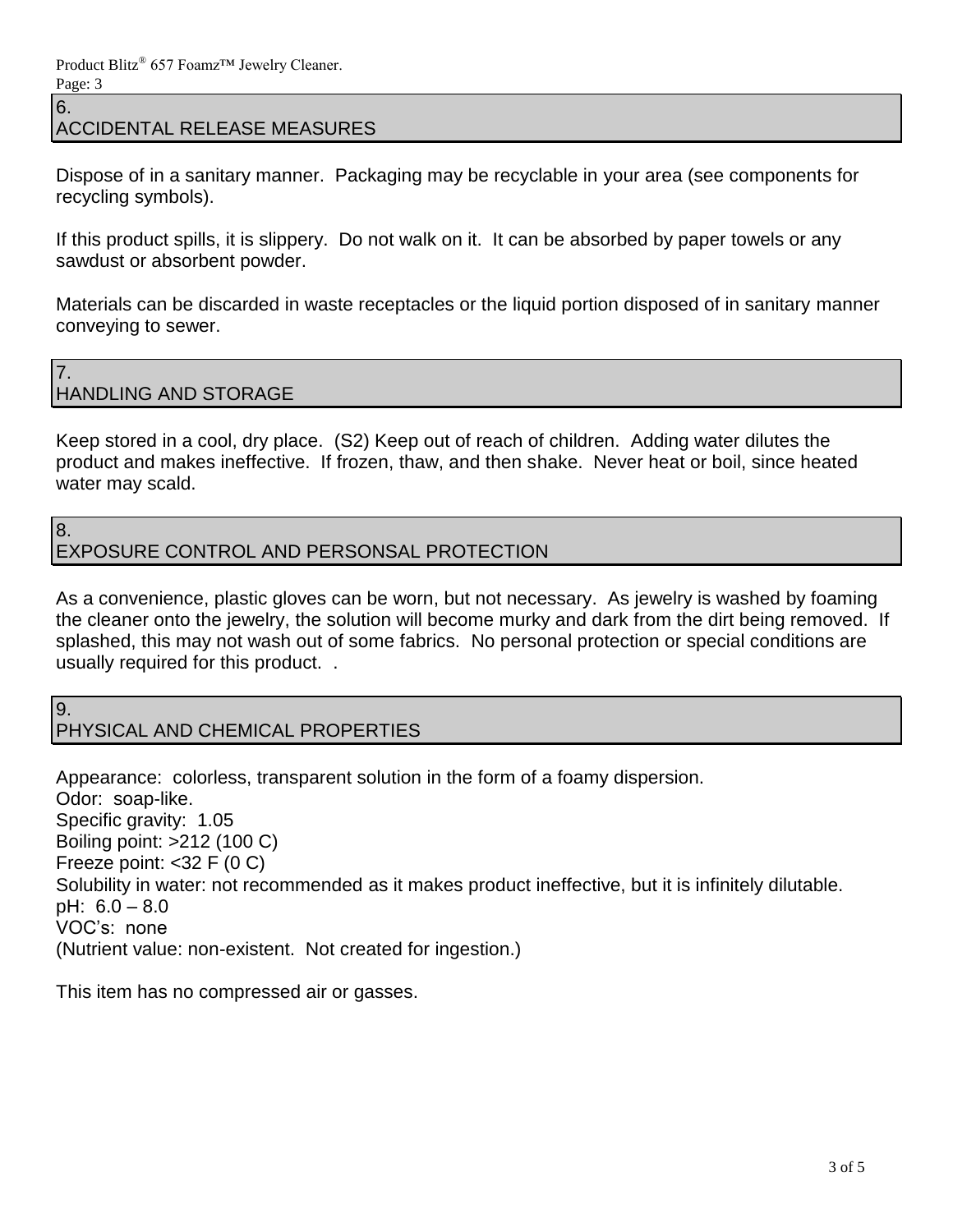## 10. STABILITY AND REACTIVITY

Stable.

Inert, but do not add water or boil. If frozen, thaw slowly, and then shake. Do not mix with any other chemical or cleaning material as this may damage your delicate stones. May apply: (S30) Never add water to this product.

#### 11. TOXICOLOGICAL INFORMATION

No toxicological data has been generated for this material. It is not toxic and not hazardous. It contains no ingredients which are known to be detrimental.

Carcinogens: None known, none listed by OSHA, IARC, or other agencies. Chronic: None known. No health effects from long term exposure have been noted. Acute Values: None have been reported, or known.

## 12. ECOLOGICAL INFORMATION

This product has never been found to present environmental or ecological problems. Use according to instructions. Dispose of in a sanitary and responsible manner. It contains no ingredients which are known to be detrimental. It has no alcohol or ammonia.

Aquatic toxicity: None known. Liquid is immediately and infinitely diluted when exposed to large volumes of water. Physical parts may remain in aquatic environments indefinitely, do not discard except in normal trash receptacles. Do not discard to environment.

Terrestrial toxicity: None known. Physical parts may remain in terrestrial environments indefinitely, do not discard except in normal trash receptacles. Do not discard to environment.

Degradability: Plastic parts are not known to degrade. Recycle when possible.